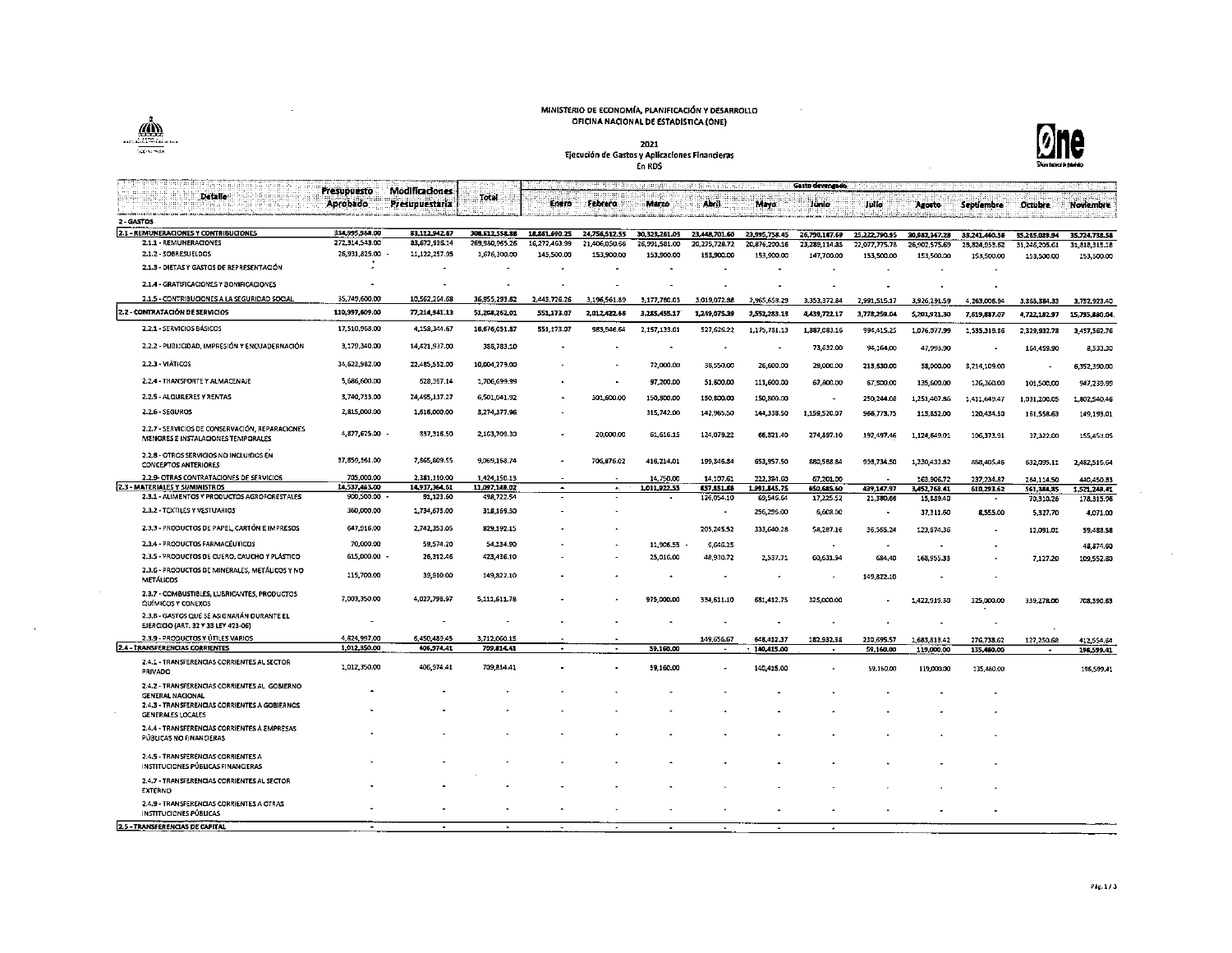## MINISTERIO DE ECONOMÍA, PLANIFICACIÓN Y DESARROLLO OFICINA NACIONAL DE ESTADISTICA (ONE)



 $\sim$ 

 $\sim$ 

## ZO21<br>Ejecución de Gastos y Aplicaciones Financieras<br>En RD\$



 $\sim$ 

|                                                                              | Presupuesto    |                                          |                          |              |           |                       |                                                                       |                | Gasto devengado          |                             |            |                                                         |             |                  |
|------------------------------------------------------------------------------|----------------|------------------------------------------|--------------------------|--------------|-----------|-----------------------|-----------------------------------------------------------------------|----------------|--------------------------|-----------------------------|------------|---------------------------------------------------------|-------------|------------------|
| Detaile<br><b>SHELLRO</b>                                                    | Aprobado       | <b>Modificaciones</b><br>Prestipuestaria | Total                    | <b>Enero</b> | Febrero   | Marzo                 | Abril                                                                 | Mayo           | Junio                    | Tullo                       | Arasto     | Septiembre                                              | Octubre     | <b>Noviembre</b> |
| 2.5.1 - TRANSFERENCIAS DE CAPITAL AL SECTOR                                  |                |                                          |                          |              |           |                       |                                                                       |                |                          |                             |            |                                                         |             |                  |
| PRIVADO                                                                      |                |                                          |                          |              |           |                       |                                                                       |                |                          |                             |            |                                                         |             |                  |
| 2.5.2 - TRANSFERENCIAS DE CAPITAL AL GOBIERNO                                |                |                                          |                          |              |           |                       |                                                                       |                |                          |                             |            |                                                         |             |                  |
| GENERAL NACIONAL                                                             |                |                                          |                          |              |           |                       |                                                                       |                |                          |                             |            |                                                         |             |                  |
| 2.5.3 - TRANSFERENCIAS DE CAPITAL A GOBIERNOS                                |                |                                          |                          |              |           |                       |                                                                       |                |                          |                             |            |                                                         |             |                  |
| GENERALES LOCALES                                                            |                |                                          |                          |              |           |                       |                                                                       |                |                          |                             |            |                                                         |             |                  |
| 2.5.4 - TRANSFERENCIAS DE CAPITAL A EMPRESAS                                 |                |                                          |                          |              |           |                       |                                                                       |                |                          |                             |            |                                                         |             |                  |
| PÚBLICAS NO FINANCIERAS<br>2.5.5 - TRANSFERENCIAS DE CAPITAL A INSTITUCIONES |                |                                          |                          |              |           |                       |                                                                       |                |                          |                             |            |                                                         |             |                  |
| PÚBLICAS FINANCIERAS                                                         |                |                                          |                          |              |           |                       |                                                                       |                |                          |                             |            |                                                         |             |                  |
| 2.5.6 - TRANSFERENCIAS DE CAPITAL AL SECTOR                                  |                |                                          |                          |              |           |                       |                                                                       |                |                          |                             |            |                                                         |             |                  |
| <b>EXTERNO</b>                                                               |                |                                          |                          |              |           |                       |                                                                       |                |                          |                             |            |                                                         |             |                  |
| 2.5.9 - TRANSFERENCIAS DE CAPITAL A OTRAS                                    |                |                                          |                          |              |           |                       |                                                                       |                |                          |                             |            |                                                         |             |                  |
| INSTITUCIONES PÚBLICAS                                                       |                |                                          |                          |              |           |                       |                                                                       |                |                          |                             |            |                                                         |             |                  |
| 2.6 - BIENES MUEBLES, INMUEBLES E INTANGIBLES                                | 2,145,000.00   | 16,249,475.39                            | 6,043,265.55             |              | $\bullet$ | 39,910.08             | 33,247.62                                                             | 316,808.75     | 322,239.19               | 664,841.82                  | 206,327.72 | 224.072.60                                              | 593,238.74  | 3.642,578.96     |
| 2.6.1 - MOBILIARIO Y EQUIPO                                                  | 2,035,000,00   | 14,287,306.39                            | 5,421,608.77             |              |           | 39,910.08             | 33, 247.68                                                            | 316, 508.76    | 322,239.19               | 615,924.13                  | 187,919.72 | 121,141.93                                              | 377,775.63  | 3,406,641.65     |
| 2.6.2 - MOBILIARIO Y EQUIPO EDUCACIONAL Y                                    |                | 1,043,593.00                             | 357,275.98               |              |           |                       |                                                                       |                |                          |                             |            |                                                         |             |                  |
| RECREATIVO                                                                   |                |                                          |                          |              |           |                       |                                                                       |                |                          |                             | 13,403.00  | 102,930,67                                              |             | 235,937.31       |
| 2.6.3 - EQUIPO E INSTRUMENTAL, CIENTÍFICO Y                                  |                |                                          |                          |              |           |                       |                                                                       |                |                          |                             |            |                                                         |             |                  |
| LABORATORIO                                                                  |                |                                          |                          |              |           |                       |                                                                       |                |                          |                             |            |                                                         |             |                  |
| 2.6.4 - VEHÍCULOS Y EQUIPO DE TRANSPORTE.<br>TRACCIÓN Y ELEVACIÓN            |                |                                          |                          |              |           |                       |                                                                       |                |                          |                             |            |                                                         |             |                  |
| 2.6.5 - MAQUINARIA, OTROS EQUIPOS Y                                          |                |                                          |                          |              |           |                       |                                                                       |                |                          |                             |            |                                                         |             |                  |
| HERRAMIENTAS                                                                 | 110,000,00     | 918,576.00                               | 264,380.80               |              |           |                       |                                                                       |                |                          | 48,917.69                   |            |                                                         | 215, 463.11 |                  |
| 2.6.6 - EQUIPOS DE DEFENSA Y SEGURIDAD                                       |                |                                          |                          |              |           |                       |                                                                       |                |                          |                             |            |                                                         |             |                  |
| 2.6.7 - ACTIVOS BIOLOGICOS CULTIVABLES                                       |                |                                          |                          |              |           |                       |                                                                       |                |                          |                             |            |                                                         |             |                  |
| 2.6.8 - BIENES INTANGIBLES                                                   |                |                                          |                          |              |           |                       |                                                                       |                |                          |                             |            |                                                         |             |                  |
| 2.6.9 - EDIFICIOS, ESTRUCTURAS, TIERRAS, TERRENOS<br>Y OBJETOS DE VALOR      |                |                                          |                          |              |           |                       |                                                                       |                |                          |                             |            |                                                         |             |                  |
| 2.7 - OBRAS                                                                  | $\blacksquare$ |                                          | $\sim$                   | $\sim$       | $\sim$    | $\sim$                | $\sim$                                                                | $\blacksquare$ | $\overline{\phantom{a}}$ |                             |            |                                                         |             |                  |
| 2.7.1 - OBRAS EN EDIFICACIONES                                               |                |                                          |                          |              |           |                       |                                                                       |                |                          |                             |            |                                                         |             |                  |
| 2.7.2 - INFRAESTRUCTURA                                                      |                |                                          |                          |              |           |                       |                                                                       |                |                          |                             |            |                                                         |             |                  |
|                                                                              |                |                                          |                          |              |           |                       |                                                                       |                |                          |                             |            |                                                         |             |                  |
| 2.7.3 - CONSTRUCCIONES EN BIENES CONCESIONADOS                               |                |                                          |                          |              |           |                       |                                                                       |                |                          |                             |            |                                                         |             |                  |
| 2.7.4 - GASTOS QUE 5E ASIGNARÁN DURANTE EL                                   |                |                                          |                          |              |           |                       |                                                                       |                |                          |                             |            |                                                         |             |                  |
| EJERCICIO PARA INVERSIÓN (ART. 32 Y 33 LEY 423-06)                           |                |                                          |                          |              |           |                       |                                                                       |                |                          |                             |            |                                                         |             |                  |
| 2.8 - ADQUISICION DE ACTIVOS FINANCIEROS CON FINES DE<br><b>POLÍTICA</b>     |                |                                          | $\bullet$                | $\bullet$    | $\sim$    | $\bullet$             | $\bullet$                                                             | ٠              | $\overline{\phantom{a}}$ | $\hat{\phantom{a}}$         | $\bullet$  | $\bullet$                                               |             |                  |
| 2.8.1 - CONCESIÓN DE PRESTAMOS                                               |                |                                          |                          |              |           |                       |                                                                       |                |                          |                             |            |                                                         |             |                  |
| 2.8.2 - ADQUISICIÓN DE TÍTULOS VALORES<br>REPRESENTATIVOS DE DEUDA           |                |                                          |                          |              |           |                       |                                                                       |                |                          |                             |            |                                                         |             |                  |
| <b>2.9 - GASTOS FINANCIEROS</b>                                              | $\bullet$      |                                          | $\overline{\phantom{a}}$ | $\bullet$    | $\bullet$ | $\mathbf{r}$          | $\Delta$                                                              | ٠              | $\bullet$                | $\bullet$                   |            |                                                         |             |                  |
| 2.9.1 - INTERESES DE LA DEUDA PÚBLICA INTERNA                                |                |                                          |                          |              |           |                       |                                                                       |                |                          |                             |            |                                                         |             |                  |
| 2.9.2 - INTERESES DE LA DEUDA PUBLICA EXTERNA                                |                |                                          |                          |              |           |                       |                                                                       |                |                          |                             |            |                                                         |             |                  |
| 2.9.4 - COMISIONES Y OTROS GASTOS BANCARIOS DE                               |                |                                          |                          |              |           |                       |                                                                       |                |                          |                             |            |                                                         |             |                  |
| LA DEUDA PÚBLICA                                                             |                |                                          |                          |              |           |                       |                                                                       |                |                          |                             |            |                                                         |             |                  |
| <b>Total Gastos</b>                                                          | 463,688,390.00 | 191,921,698.41                           | 377,671,049.87           |              |           |                       | 19,412,863.32 26,768,935.21 34,719,708.83 25,588,876.53 28,997,111.09 |                |                          | 32,202,834.65 30,164,199.78 |            | 39,962,384.71 42,831,193.85 41,141,896.50 56,881,045.40 |             |                  |
| <b>4 - APLICACIONES FINANCIERAS</b>                                          |                |                                          |                          |              |           |                       |                                                                       |                |                          |                             |            |                                                         |             |                  |
| 4.1 - INCREMENTO DE ACTIVOS FINANCIEROS                                      |                | $\blacksquare$                           | $\sim$                   | $\bullet$    | $\bullet$ | $\tilde{\phantom{a}}$ |                                                                       | $\bullet$      |                          | $\bullet$                   | $\sim$     | $\bullet$                                               |             |                  |
|                                                                              |                |                                          |                          |              |           |                       |                                                                       |                |                          |                             |            |                                                         |             |                  |
| 4.1.1 - INCREMENTO DE ACTIVOS FINANCIEROS<br><b>CORRIENTES</b>               |                |                                          |                          |              |           |                       |                                                                       |                |                          |                             |            |                                                         |             |                  |
| 4.1.2 - INCREMENTO DE ACTIVOS FINANCIEROS NO<br><b>CORRIENTES</b>            |                |                                          |                          |              |           |                       |                                                                       |                |                          |                             |            |                                                         |             |                  |

 $\sim 10^{-1}$